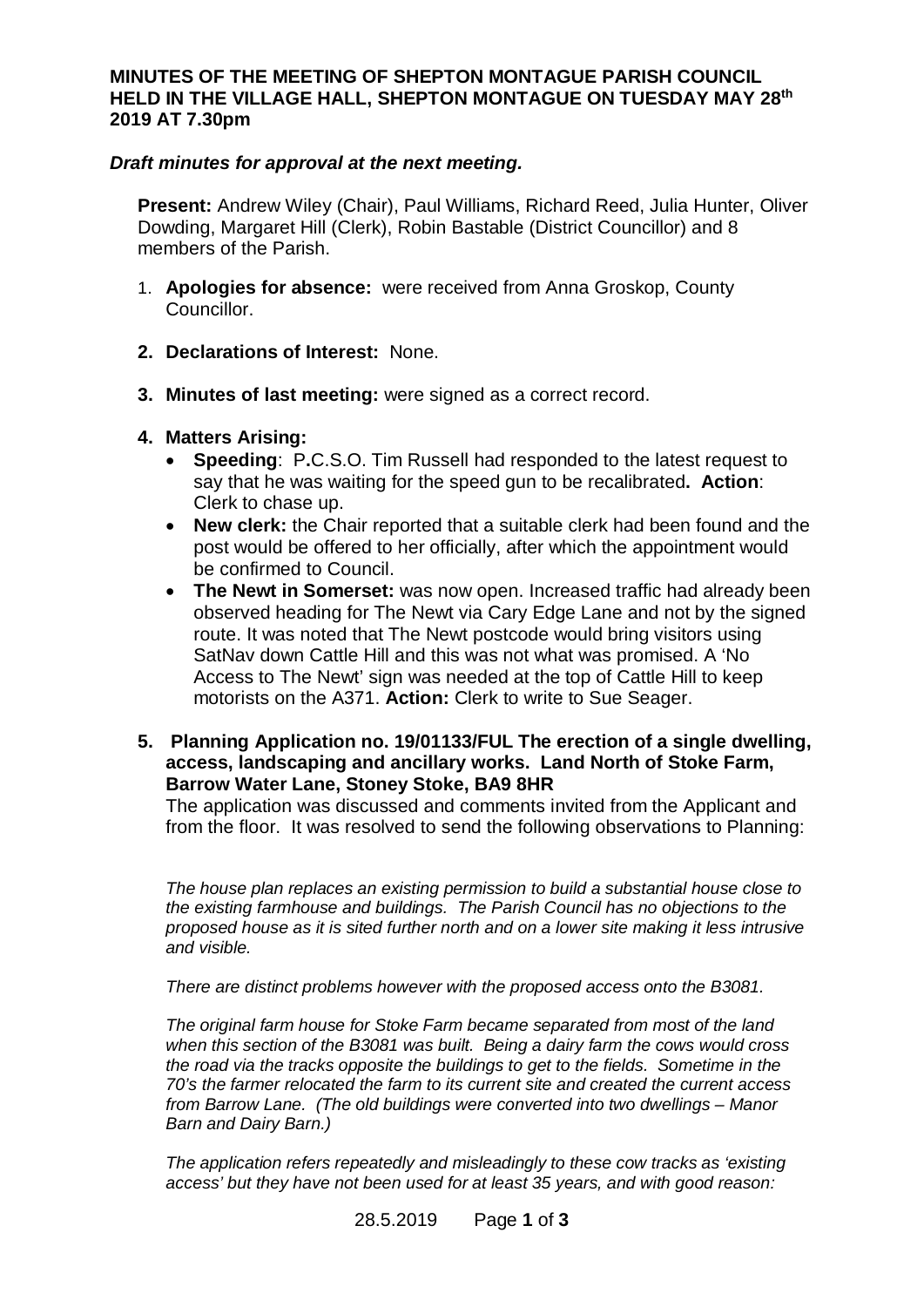*there is minimal visibility and they would be very dangerous. The existing access is from Barrow Lane where it was wisely put.*

 *There have been numerous accidents on this stretch of B3081 both at the Park Wall Cottage bend and in the dip outside Manor Barn/Dairy Barn. One recent summer saw 10 crashes within 3 weeks. The telephone pole has been down twice in recent years. In the 4 years since the occupants of Dairy Cottage have lived there, they have counted 25 accidents. Many of these accidents are not reported to the police but result in damage to residents' hedges and fences and potentially their livestock, and of course danger to life.*

*This road now carries an ever increasing volume of traffic due to Hauser and Wirth, The Newt in Somerset and other local attractions.*

*The National speed limit applies to this stretch of road. The 'Technical Note' provided in the application by Key Transport Consultants Ltd does not include a speed survey and their calculations show that the available visibility at the proposed new access point requires traffic to be travelling below 60mph (57mph and 54mph). They confirm that the calculated stopping distances at the cow track access points are worse but a 'least worst' scenario is not a sensible way forward and seems based on the false premise of 'better than the existing'.*

*The proposal ignores the existing access which is the perfectly satisfactory and safe access off Barrow Lane and would seek to create a dangerous new access right between two notorious accident black spots, thus adding to the catalogue of accidents on this stretch of road, only one or two of which have involved fatalities so far.*

*Council has tried for years to improve the safety of this section of road with various signage, mainly to no avail. Adding a further hazard to the zone would be extremely unwelcome and unwise.*

*N.B. The application states incorrectly that there are no listed buildings nearby. In fact Manor Farm House, Stoney Stoke, is a listed building.*

## **6. Correspondence:**

- · **V.E. day:** A letter had been received from SSAFA, the Armed Forces charity, outlining plans for VE Day 75 being organised to celebrate and commemorate the 75<sup>th</sup> anniversary of VE Day. Andrew said he would contact Jeremy Collyer as Churchwarden, regarding bellringing (8th May) and a church service (10th May) and suggested that the Village Hall Committee might want to consider some sort of function on Saturday 9th May, in line with SSAFA's suggestion. Does anyone in the village play the bagpipes?
- · **Somerset Clinical Commissioning Group:** Had sent information about 'Fit for Life'.
- · **Update from police:** with particular success regarding 'County Lines' drug problems.
- · **Traffic incident in Higher Shepton:** Council had been copied in to an email to Anna Groskop from the owner of 1 Higher Farm Cottage requesting action to prevent large vehicles trying to negotiate the road past Higher Farm as the bend at the end is too sharp for them. The occupant of 1 Higher Farm Cottage was at the meeting and described the accident that had occurred on 20<sup>th</sup> May that had damaged the side of the house. It had